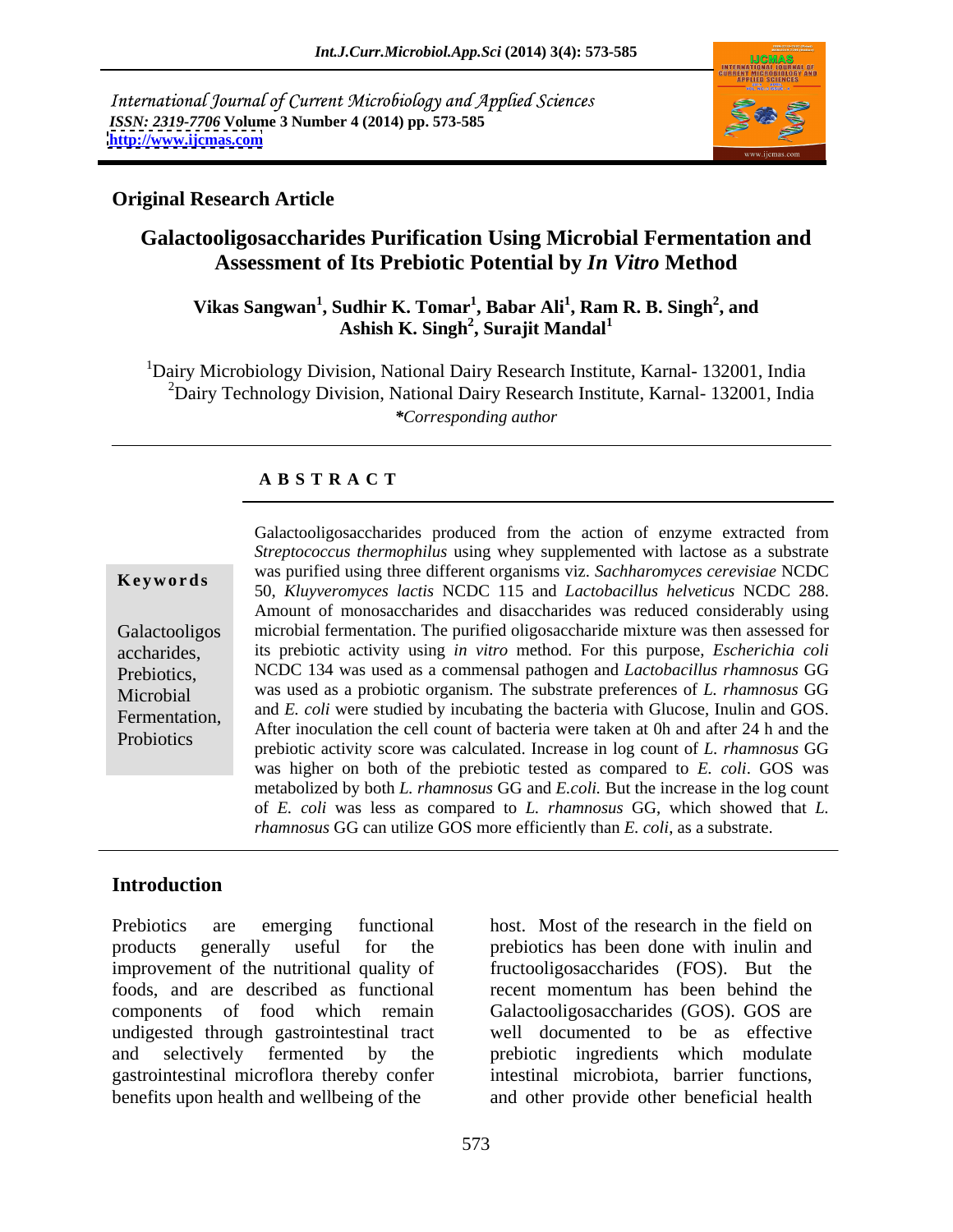carcinogenesis, and allergy alleviation (Ohr et al., 2010; Figueroa-Gonzalez et al., 2011). GOS have been observed to treatments are being used for the 2013). As a result, dietary GOS are being increasingly used in a wide range of Saccharomyces cerevisiae for GOS functional dairy products and fruit-based the monosaccharide content from GOS

transgalactosylation reactions using  $\beta$ - *cerevisiae*. Kunova et al (2011) used with a degree of polymerization (DP) of disaccharides in prebiotic preparations is mono- and disaccharides fractions from a organism. GOS mixture is necessary to both evaluate their functional properties, e.g., *in*  **Materials and Methods** *vitro* prebiotic activity, and determine their structures. On the other hand, the removal **Bacterial strain** of these carbohydrates could help to expand the applications of the purified GOS in the food and pharmaceutical industries. Among these applications, there could be the inclusion of purified GOS as ingredients in (i) diabetic foods, used for the purification of oligosaccharide which could allow diabetic people to mixture. Yeast potato dextrose (YPD) utilize the beneficial properties of GOS, broth and agar were used for S. cerevisiae, free from carbohydrates that increase the Yeast potato lactose (YPL) agar and broth level of postprandial glucose, (ii) were used for *K. lactis* and de Man Rogosa specialized foods for individuals intolerant to lactose and (iii) low calorie foods with a reduction in some mono- and

effects such as stool improvement, mineral disaccharides (Hernandez et al., 2009). absorption, weight management, Different techniques viz. Size exclusion stimulate the growth of species from purification of GOS. Our aim was to Bifidobacterium and Lactobacillus genera purify the complex mixture of GOS using in both *in vivo* and *in vitro* studies. microbial intervention and assessment of (Macfarlane et al., 2008; Whisner et al., prebiotic activity of purified product by *in* functional foods such as infant foods, purification and reported utilization of all drinks (Sangwan et al., 2011). mixture whereas Gaulas et al (2007) only GOS are industrially produced by during the incubation of GOS with *S.*  galactosidases from lactose, leading to a *Lactobacillus helveticus* for this purpose final product comprising oligosaccharides and reported a considerable removal of up to 8 9, and high amounts of mono- and three different organisms (*S. cerevisiae,* disaccharides. The presence of mono- and *Kluyveromyces lactis, L. helveticus*) with considered undesirable since they do not were used for the purification purpose. For have the necessary fermentation selectivity the assessment of *in vitro* prebiotic and they are also absorbed in the small activity, *Escherichia coli* was used as a intestine increasing the calorific value of commensal pathogen and *Lactobacillus* the products. In this sense, the removal of *rhamnosus* GG was used as a probiotic chromatography, activated charcoal treatment, diafilteration and yeast treatments are being used for the *vitro* method. Hernandez et al (2009) used *Saccharomyces cerevisiae* for GOS the monosaccharide content from GOS found a slight reduction of galactose *cerevisiae*. Kunova et al (2011) used both mono and disaccharides. In this study variable carbohydrate utilization profile organism.

### **Bacterial strain**

### **For partial purification:**

*S. cerevisiae* NCDC 50, *K. lactis* NCDC 115 and *L. helveticus* NCDC 288 were broth and agar were used for *S. cerevisiae*, Yeast potato lactose (YPL) agar and broth Sharpe (MRS) agar and broth were used for the growth of *L. helveticus*.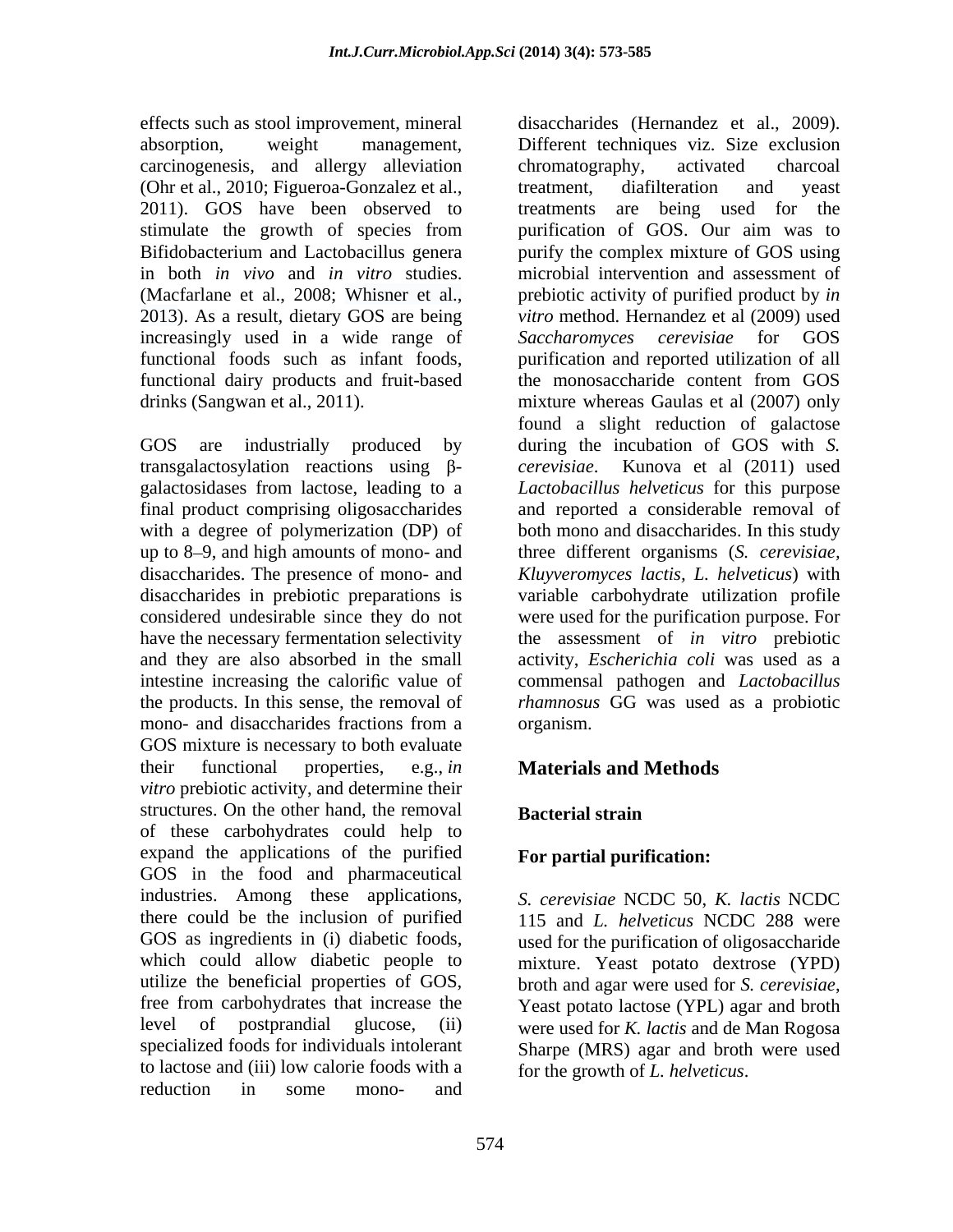respectively for *in-vitro* assay. MRS agar

plates. Single colonies were picked up and at  $37^{\circ}$ C. carbohydrate composition of the

GOS was produced from the enzyme  $\beta$ - *In-vitro* prebiotic assay galactosidase extracted from native strains of *Streptococcus thermophilus* using whey for the detection and quantification of were activated before use in the

# **Disaccharides from GOS Mixture**  $\qquad$  containing 10 ml of complex medium

centrifugation at 10000 rpm and 4  $^{0}C$  for culture 1% (vol/vol) was added to separate

**For** *in-vitro* **prebiotic assay** sodium phosphate buffer (pH 6.8) and *L. rhamnosus* GG, *E. coli* NCDC 134 were min. The pellet thus obtained was mixed used as a probiotic and enteric pathogen with 10 mL of crude GOS mixture and and broth were used for the growth of *L.*  incubation the mixture was centrifuged at *rhamnosus* GG and Brain Heart Infusion 10000 rpm and 4 <sup>o</sup>C for 15 min and the (BHI) broth and Violet Red Bile Agar resultant supernatant was filtered through (VRBA) were used for *E. coli.*  0.22 µm filter (Millipore) to remove the The cultures were inoculated in broth and pellet of *K. lactis* (obtained in a similar thereafter streaked on their selective agar manner as that of *S*. *cerevisiae*) and again inoculated in their respective broth. was centrifuged at  $10000$  rpm and  $4^{\circ}$ C for The cultures were incubated 18-24 h at 15 min and supernatant was filtered and 370C. Cultures were stored as glycerol mixed with cell pellet of *L. helveticus* stock at -20 $\mathrm{^{0}C}$  until use. The day prior to (obtained as earlier) and incubated for 8 h use, cultures were thawed, inoculated in  $\alpha$  at 37  $\mathrm{^{0}C}$  followed by centrifugation at their respective broth and grown overnight  $10000$  rpm and  $4\degree$ C for 15 min. The **Test substance** after each purification step. centrifuged at 10000 rpm and  $4^{\circ}$ C for 15  ${}^{0}C$  for 15 incubated at  $37\degree$ C for 8 h. After  ${}^{0}C$  for 8 h. After  ${}^{0}C$  for 15 min and the microbial cells and again mixed with cell incubated for 8 h at 37  $\mathrm{^0C}$ . The mixture  ${}^{0}C$ . The mixture  ${}^{0}C$  for  ${}^{0}C$  for 15 min. The carbohydrate composition of the supernatant was estimated by using HPLC

### *In-vitro* **prebiotic assay**

supplemented with desirable amount of were used for the study of prebiotic lactose as a substrate. High performance activity of GOS. Inulin was used as a liquid chromatography (HPLC) was used standard prebiotic. Both of the cultures GOS. experiment. The assay was carried out by **Removal of Monosaccharides and** of *L. rhamnosus* GG to three different tubes GOS was produced as a mixture of g, Tween 80 1 ml, l-cysteine hydrochloride monosaccharides (Glucose and galactose),  $0.5$  g, distilled water 1 l, pH = 7). Each tube disaccharides (lactose) and was supplemented with one carbon source oligosaccharides (GOS). Initially flask i.e. glucose, GOS and inulin (2g each). The containing 100 mL of YPD broth was tubes were incubated at  $37^{\circ}$ C. After 0 and inoculated with activated culture of *S*. 24 h of incubation, samples were *cerevisiae* (at the rate of 1 %) and enumerated on MRS agar using spread incubated at 37 0C for 18 h followed by plating technique. For *E. coli*, the overnight centrifugation at 10000 rpm and 4  $\mathrm{^0C}$  for culture 1% (vol/vol) was added to separate 15 min. Supernatant was discarded and tubes containing 10 ml of M9 broth pellet was washed twice with 50 mM supplemented with glucose, GOS and inulin *L. rhamnosus* GG, and *E. coli* NCDC 134 were activated before use in adding 1% (vol/vol) of an overnight culture containing 10 ml of complex medium (tryptone 10 g, peptone 10 g, yeast extract 5  ${}^{0}C$ . After 0 and culture1% (vol/vol) was added to separate supplemented with glucose, GOS and inulin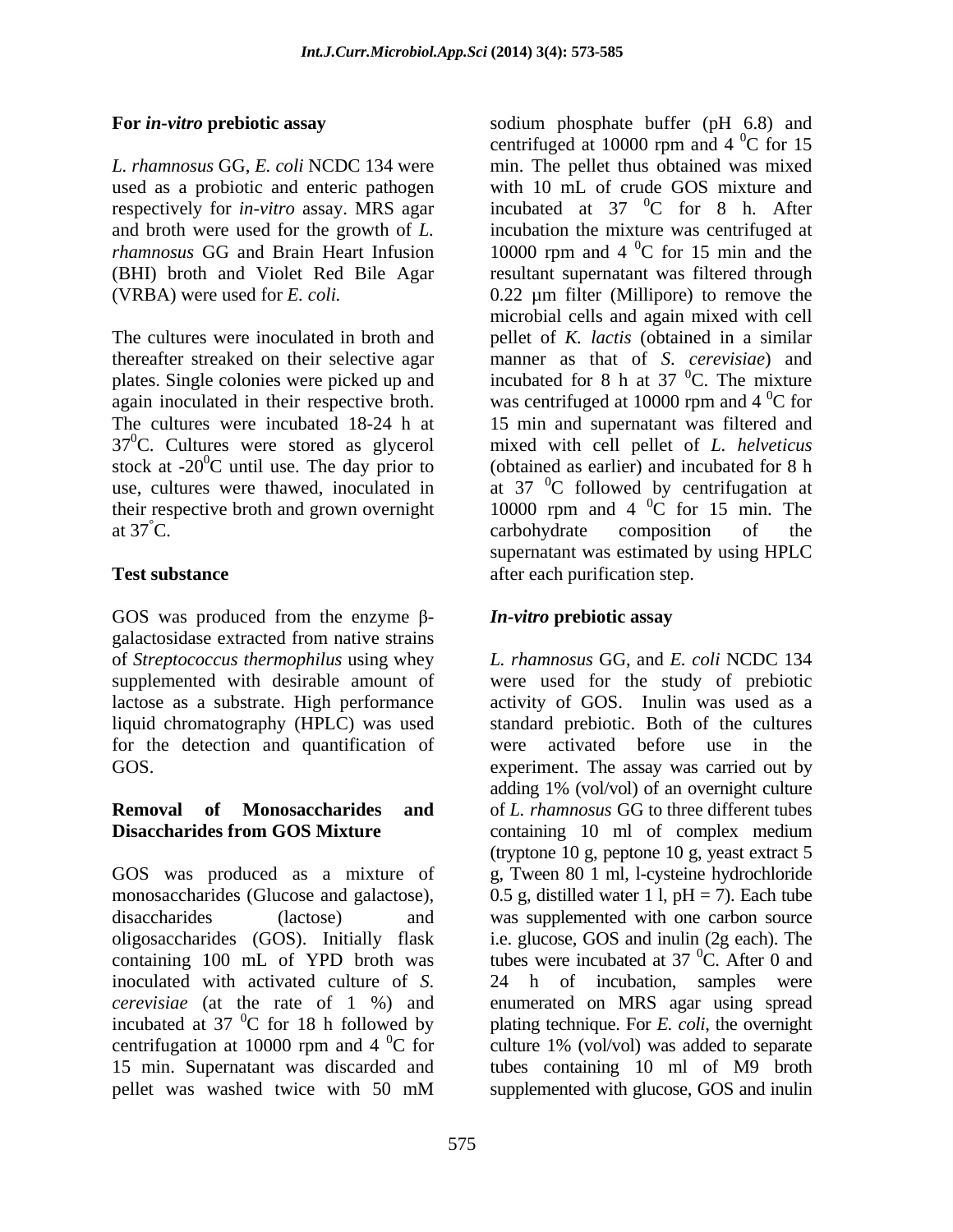$(2g \text{ each})$  as a sole carbon source. The **Results and Discussion** culture was incubated at  $37^{\circ}$ C, and  ${}^{0}C$ , and  ${}^{0}C$ enumerated on VRBA after 0 and 24 h of **Partial purification of GOS** incubation (Rada et al., 2008).

 $\log$  cfuml-<sup>1</sup> on the prebiotic at 0h)/(probiotic  $\log$  cfuml-<sup>1</sup> on the glucose at 24h – probiotic  $log$  cfuml-<sup>1</sup> on the glucose at 0h)} – {(enteric log cfuml-<sup>1</sup> on the prebiotic at 24h)  $24h$  – enteric log cfuml-<sup>1</sup> on the glucose at substrates with a high prebiotic activity

theory, be very low relative to growth on glucose. Using this equation, the prebiotic reduced to 10.8 g/l (3.64% of mixture) and can be determined in relation to any given of mixture). strain.

### **Statistical analysis**

Values of *in vitro* prebiotic assay were expressed as means and standard error of three observations. Statistical analysis was carried out using Data was analyzed using Statistical Analysis System (SAS, V. 6, SAS Institute Inc). Results were analyzed and the counts of L. rhamnosus GG on glucose,<br>significance lavel was calculated using the inulin and GOS were  $6.18\pm0.03$ . significance level was calculated using the  $\frac{1 \text{null}}{6.12 \pm 0.02}$  and  $\frac{1 \text{GOS}}{6.12 \pm 0.02}$  cfu/ml Duncan multiple range test and results are

### **Partial purification of GOS**

**Prebiotic Activity Score** Mass analyzed by high performance liquid The prebiotic activity score was determined produced GOS, standards of glucose, using the following equation: galactose, lactose and commercial GOS Prebiotic activity score = {(probiotic log comparison. The peaks thus obtained with cfuml-<sup>1</sup> on the prebiotic at  $24h$  – probiotic the produced GOS were compared with on the prebiotic at 0h)/(probiotic the chromatogram of standards and on the glucose at 24h – probiotic designated as glucose, galactose (peak 1), on the glucose at 0h)} lactose (peak 2) and GOS (peaks 3, 4 and  $5$ ) (Fig. 1). As calculated from the peak enteric log cfuml-<sup>1</sup> on the prebiotic at area amount of monosaccharides and on the prebiotic at area amount of monosaccharides and 0h)/(enteric log cfuml-<sup>1</sup> on the glucose at disaccharides in crude preparation was 117 on the glucose at disaccharides in crude preparation was 117 on the glucose at g/l (39.28% of mixture) and 61.13 g/l 0h)} (Huebner et al. 2007). By definition, (24.45% of mixture) respectively. *S.*  score support good growth of the probiotic used for the removal of mono and bacteria, with cell densities (cfu/ml) disaccharides from the GOS mixture. comparable with that when grown on After fermentation step the resulting glucose. mixture was again analyzed by HPLC. The However, the cell densities of the enteric (peak 1) and lactose (peak 2) were reduced strains grown on the prebiotics should, in significantly (Fig. 2). After fermentation activity score of a particular oligosaccharide that of disaccharides was 12.03 g/l (4.63 % Cas are the combine at a star-<br>considered signification of COS can be a signification of COS can be a signification of COS can be a signification of COS can be a signification of COS can be a signification of COS can be a GOS mixture produced in the laboratory chromatography (HPLC). Along with the (Vivinal GOS) were also analyzed for 5) (Fig. 1). As calculated from the peak *cerevisiae*, *K. lactis* and *L. helveticus* were peaks correspond to glucose, galactose the amount of monosaccharides was reduced to 10.8 g/l (3.64% of mixture) and of mixture).

### *In vitro* **prebiotic assay**

*L. rhamnosus* GG and *E. coli* were inoculated in three different types of growth media having different carbon sources viz. glucose, inulin and GOS. After inoculation the cell count of bacteria were taken at 0h and after 24 h. At 0h counts of *L. rhamnosus* GG on glucose, inulin and GOS were  $6.18 \pm 0.03$ , 6.12 $\pm$ 0.02 and 6.12 $\pm$ 0.02 cfu/ml respectively. After 24 counts of *L. rhamnosus* GG on glucose, inulin and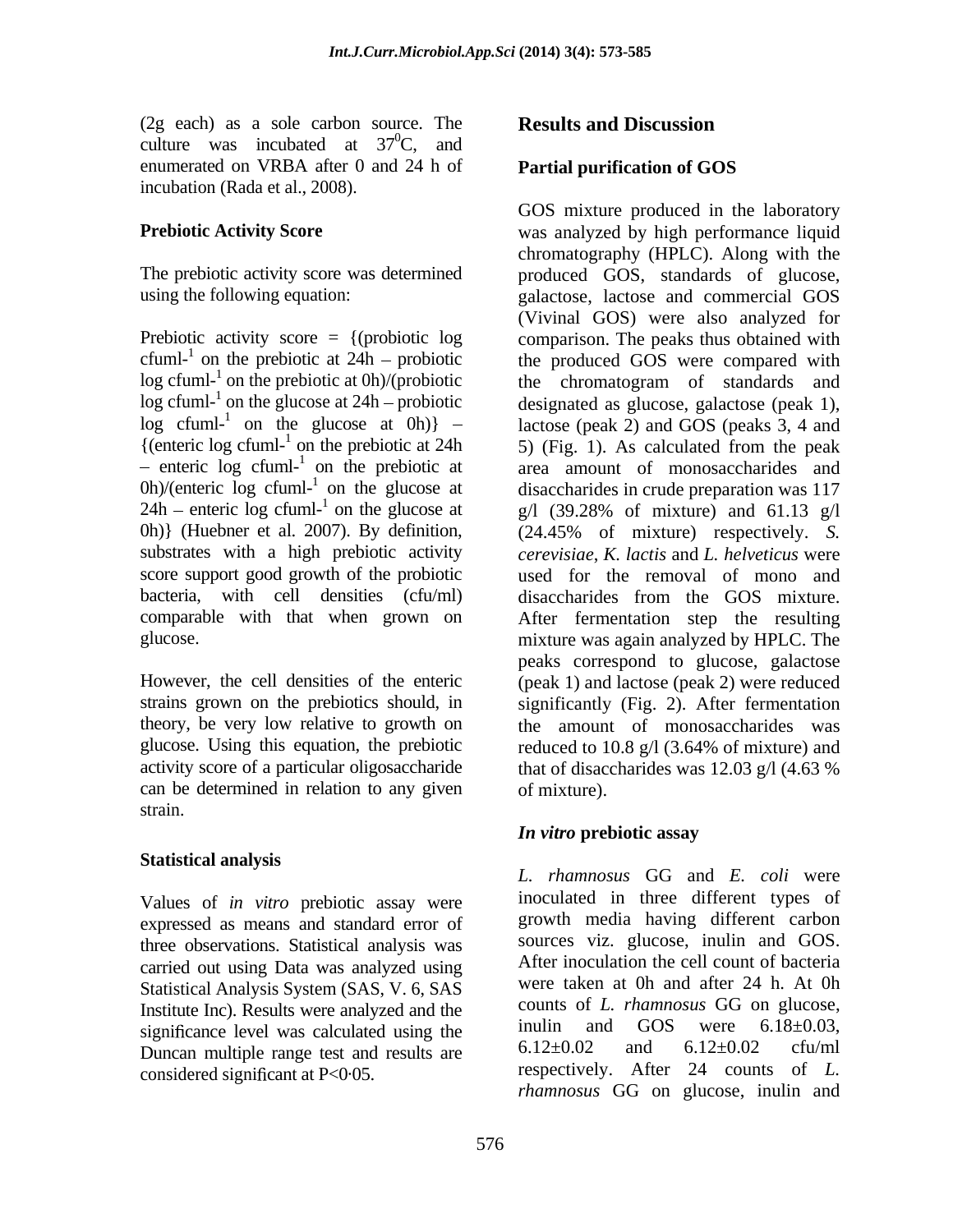GOS were increased to  $9.38 \pm 0.3$ , The aim of this study was to use the 8.85±0.02 and 8.97±0.03 cfu/ml simplest method of microbial fermentation respectively (Fig. 3). The increase in log to purify the GOS mixture. Yeast has count of *L. rhamnosus* GG on glucose, already been used in studies dealing with inulin and GOS was 3.12, 2.73 and 2.85 the purification of GOS using microbial respectively. Growth of this bacterium on fermentation. In a study carried out by both of the prebiotics was less compared Hernandez et al (2009), highest with growth on glucose. In case of *E. coli*, concentration and recovery of tri- and at 0h counts on glucose, inulin and GOS were  $6.61 \pm 0.02$ ,  $6.49 \pm 0.02$  and  $6.61$  treatment. However, the major ±0.02 cfu/ml respectively. *E. coli* counts disadvantage of the yeast treatment for the after 24h on glucose, inulin and GOS were purification of GOS is the incapacity of 9.62  $\pm$ 0.03, 7.36  $\pm$ 0.02 and 7.67  $\pm$ 0.02 the yeast cells to remove the disaccharides cfu/ml respectively (Fig. 4). The increase in log count of *E. coli* on glucose, inulin and GOS was 3.01, 0.87 and 1.06 GOS purification and reported the removal respectively. The calculated prebiotic activity score of inulin was 0.56 and that the oligosaccharide mixture up to a non of GOS was 0.54. significant level.

GOS was prepared in our laboratory using strain of *S. thermophilus*. Whey NCDC 288. The primary reaction in the supplemented with desirable amount of lactose was used as a cost effective anaerobic glycolysis in which the substrate for the production. We optimized carbohydrate is converted into ethanol and various experimental conditions to  $CO_2$  (Yoon et al., 2003). Cells of *S*. increase the product yield. The GOS thus *cerevisiae* were inoculated in crude produced was found to be similar in composition to the commercial sample as optimum time of incubation was found to analyzed by high performance liquid chromatography (HPLC) (Unpublished Results). The product contains glucose, amount of GOS, suggesting their probable galactose, lactose and GOS. fermentation*.* Accordingly, 8 h was taken Fractionation of oligosaccharides has been as the optimum time of incubation for previously carried out using monosaccharide removal using S. different techniques including diafiltration, yeast treatment, activated charcoal *cerevisiae* the mixture was fermented with adsorption and SEC. Size exclusion chromatography (SEC) has been widely one of the few yeasts that can use the milk used for the separation of carbohydrates sugar lactose as a carbon and energy by many research groups (Tzortzis et al., source, which suggests that this yeast may 2005; Shoaf et al., 2006; Huebner et al., have evolved under different and unique 2007). selection pressures, particularly for carbon

Hernandez et al (2009), highest tetrasaccharides was obtained with yeast treatment. However, the major fraction. Kunova et al (2011) successfully used cells of *L. helveticus* CCDM 40 for of mono- and disaccharide fraction form

**Partial Purification of GOS** The the present work, purification of the -galactosidase extracted from native NCDC 50, *K. lactis* PL 2 and *L. helveticus* GOS mixture was attempted by fermenting the crudeproduction with *S. cerevisiae* removal of monosaccharides by yeast is production and incubated for 1-18 h. The be 8 h. Extension of incubation beyond 8 h was found to result into reduction in the as the optimum time of incubation for monosaccharide removal using *S. cerevisiae*. After fermentation with *S. K. lactis* for lactose removal. *K. lactis* is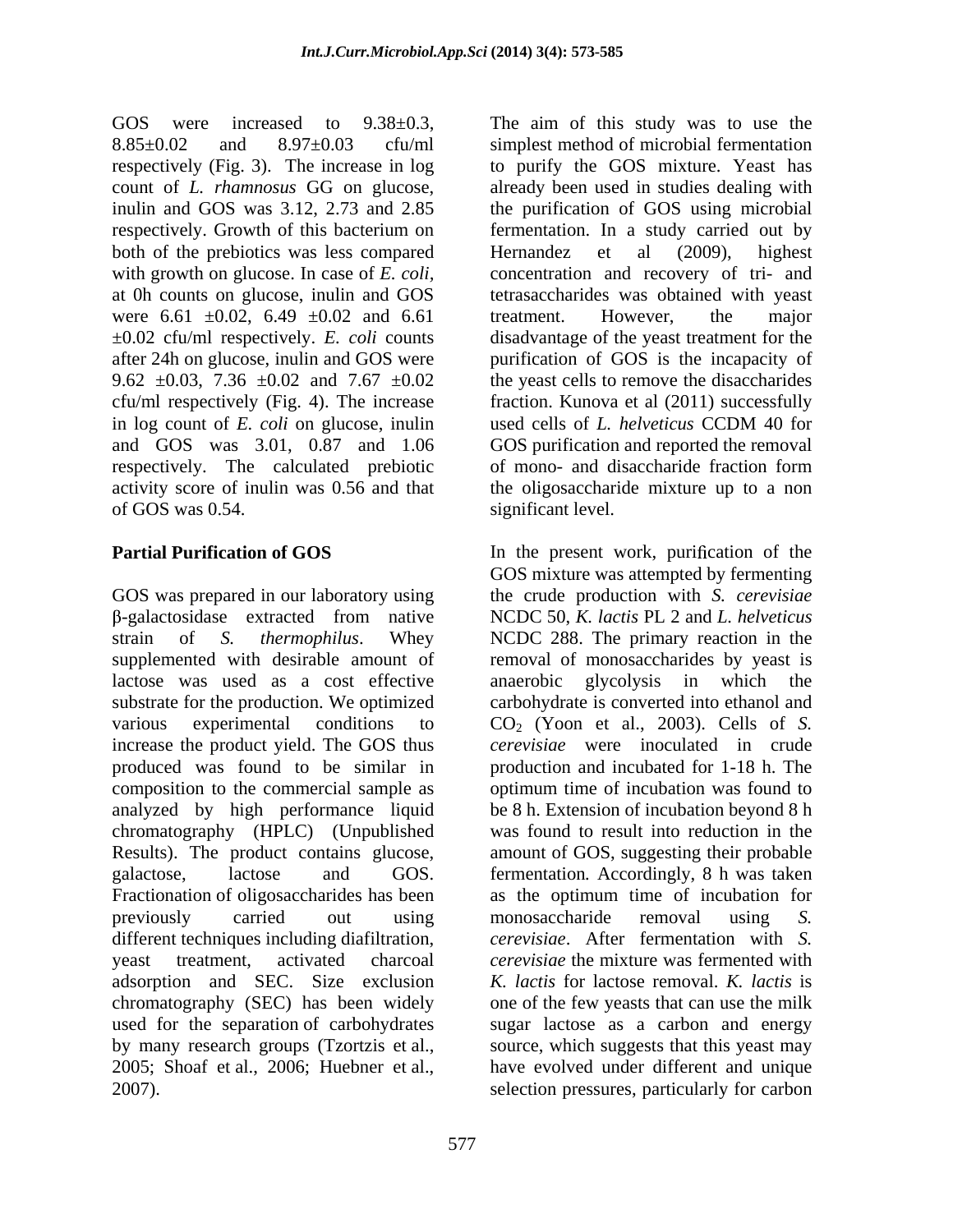sources, than have many other yeasts Within the LAB, L. helveticus is an utilization of lactose or galactose (Dong lactose in the GOS mixture. The ability of the yeast *K. lactis* to metabolize lactose (Rubio-Texeira 2005). Lactose uptake system inducible by lactose and galactose obtained containing 91.71% GOS in the and is an active process that permits the al., 1987). After this step, most of the cannot assimilate lactose, yet it can utilize galactose. In our study the levels of galactose were reduced only slightly metabolise it completely (Yoon et al., purified GOS. 2003). The reason for this observation<br>could be that it is necessary for the yeast to **In Vitro Prebiotic Assay** could be that it is necessary for the yeast to be grown in nutrients containing galactose as the sole carbohydrate source in order for the mechanism to be activated. In population of the gastrointestinal tract due to contrast, glucose uptake is regulated by a constitutive mechanism that does not require prior activation in order to be triggered. In the specific purifications, the abundant presence of glucose led the yeast cells to metabolise it initially (due to the already activated uptake mechanism) leaving galactose initially unaffected (mechanism repressed by glucose). some, than have many caller years. Which the LAB, *F*. *helveticus* is an interdepting of constrained with the<br>constrained with the restriction of local products. Let the method with<br>the local products in the constrained

including *S. cerevisiae*. *K. lactis* grows industrially important thermophilic starter slightly more rapidly with lactose as a for the fermentation of food products. *L.*  carbon source than with glucose, but at *helveticus* is able to ferment the glucose least in some strains, glucose is the and galactose moieties of lactose and does preferred carbon source since it represses not accumulate free galactose in the expression of the genes necessary for external medium. Hickey et al (1986) and Dickson 1997). Fermentation with *K.* galactose phosphotransferase system in *L. lactis* considerably reduced the amount of *helveticus* and suggested that the galactose results from the presence of a lactose phosphate pathway. In this study *L.*  permease and a lactase (β-galactosidase) *helveticus* was found to remove galactose by *K. lactis* is mediated by a transport partially purified GOS mixture was intracellular accumulation of lactose for the purification of GOS, compared to against a concentration gradient (Boze et other available purification methods like glucose and lactose were removed from advantage that purification can be the mixture yet a residual amount of performed directly on the synthesis galactose remained unutilized. Domingues mixtures without the need for significant et al (2010) mentioned that *S. cerevisiae* dilution (with nanofiltration, dilution to although *S. cerevisiae* has been reported to cells is necessary in order to obtain the observed that there is no lactose or moiety of the lactose is metabolized via the Leloir rather than the tagatose 6 from the mixture and after fermentation obtained containing 91.71% GOS in the mixture. Use of microbial fermentation, nano filtration (Goulas et al., 2002) has the advantage that purification can be  $100 - 150$  mg/mL total sugars is necessary). However, in the case of microbial fermentation, removal of the microbial purified GOS.

### *In Vitro* **Prebiotic Assay**

To remove galactose out of the mixture, it evaluation of the prebiotic potency of Prebiotics have the ability to influence the population of the gastrointestinal tract due to their preferential utilization by selected members of the gastrointestinal microflora. Organisms that rapidly ferment prebiotic sugars are enriched, presumably at the expense of those that do not. The goal of this study, therefore, was to quantify the extent to which prebiotic sugar (GOS) express this activity using selected strain of *L. rhamnosus*. Two different cultivation methods were reported in the past for the different sugar mixtures.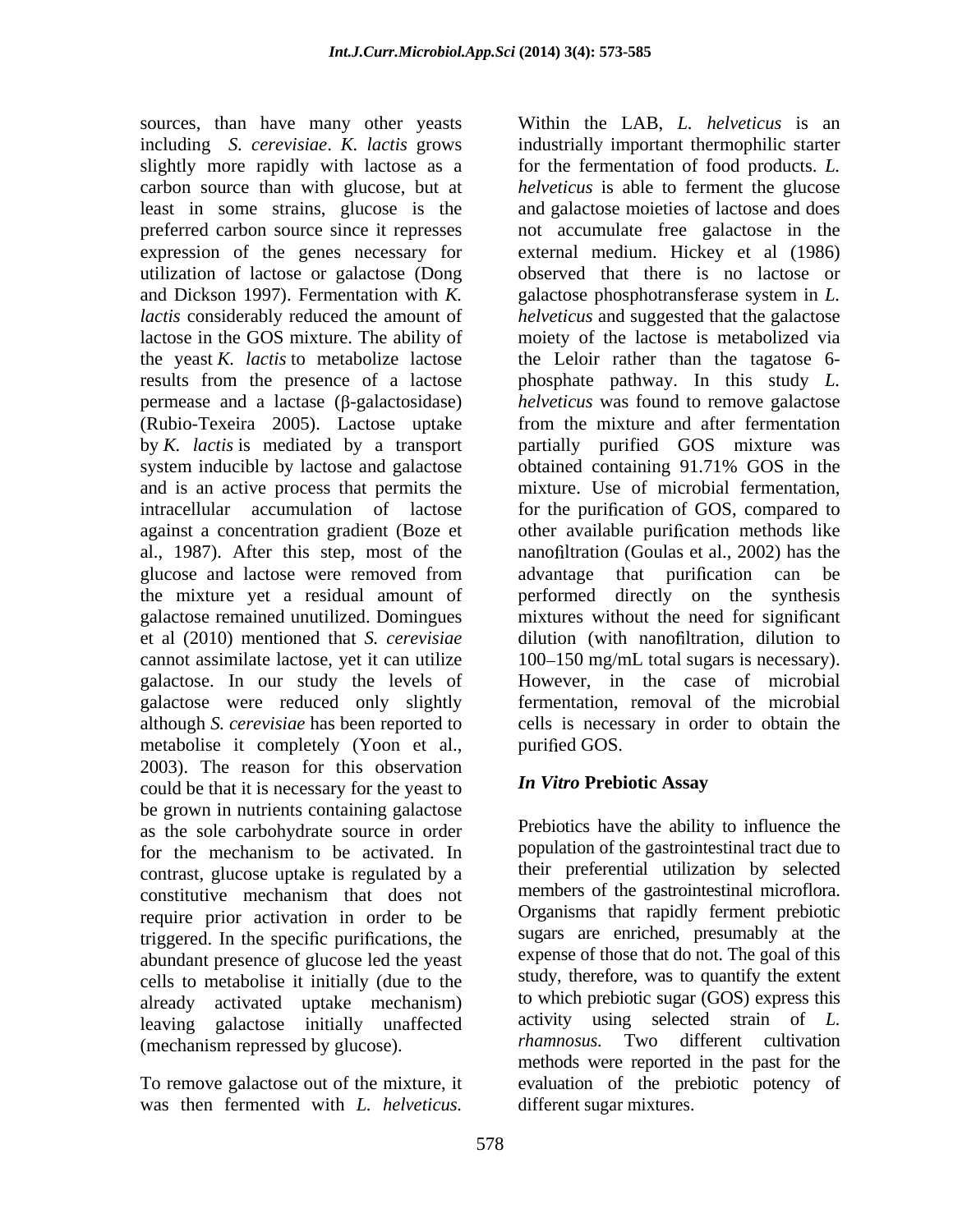

**Fig.1** HPLC chromatogram showing GOS production

**Peak 1: Combined peak of glucose and galactose; Peak 2: Lactose; Peak 3, 4 & 5: GOS**

 **Fig.2** HPLC chromatogram of GOS Mixture after Microbial Fermentation



**Peak 1: Combined peak of glucose and galactose; Peak 2: Lactose; Peak 3, 4 & 5: GOS**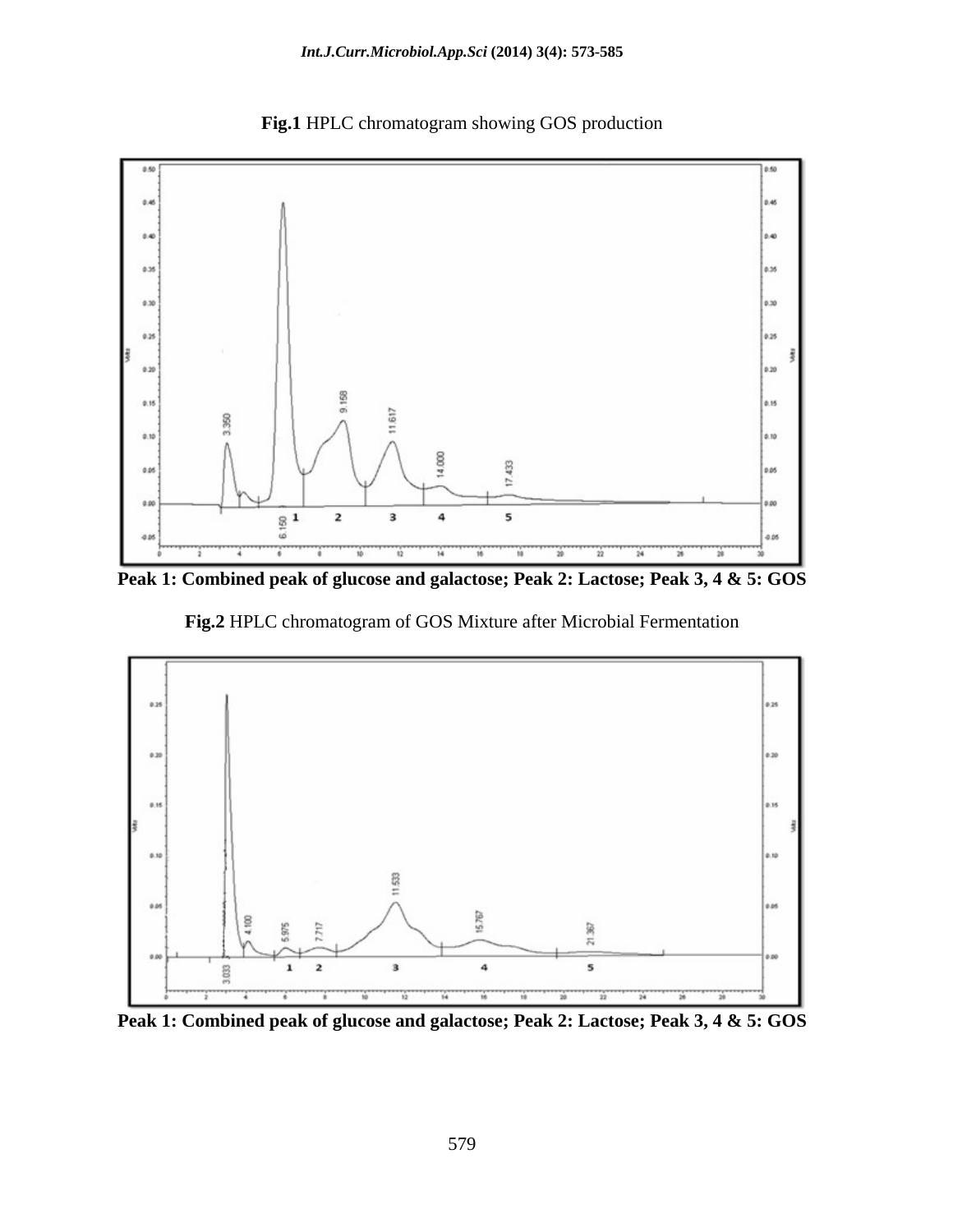

**Fig.3** Growth of *L. rhamnosus* GG on different substrates

Values are mean  $\pm$  SE (indicated error bars in graph) of 3 observations

**Fig.4** Growth of *E. coli* on different substrates



Values are mean  $\pm$  SE (indicated error bars in graph) of 3 observations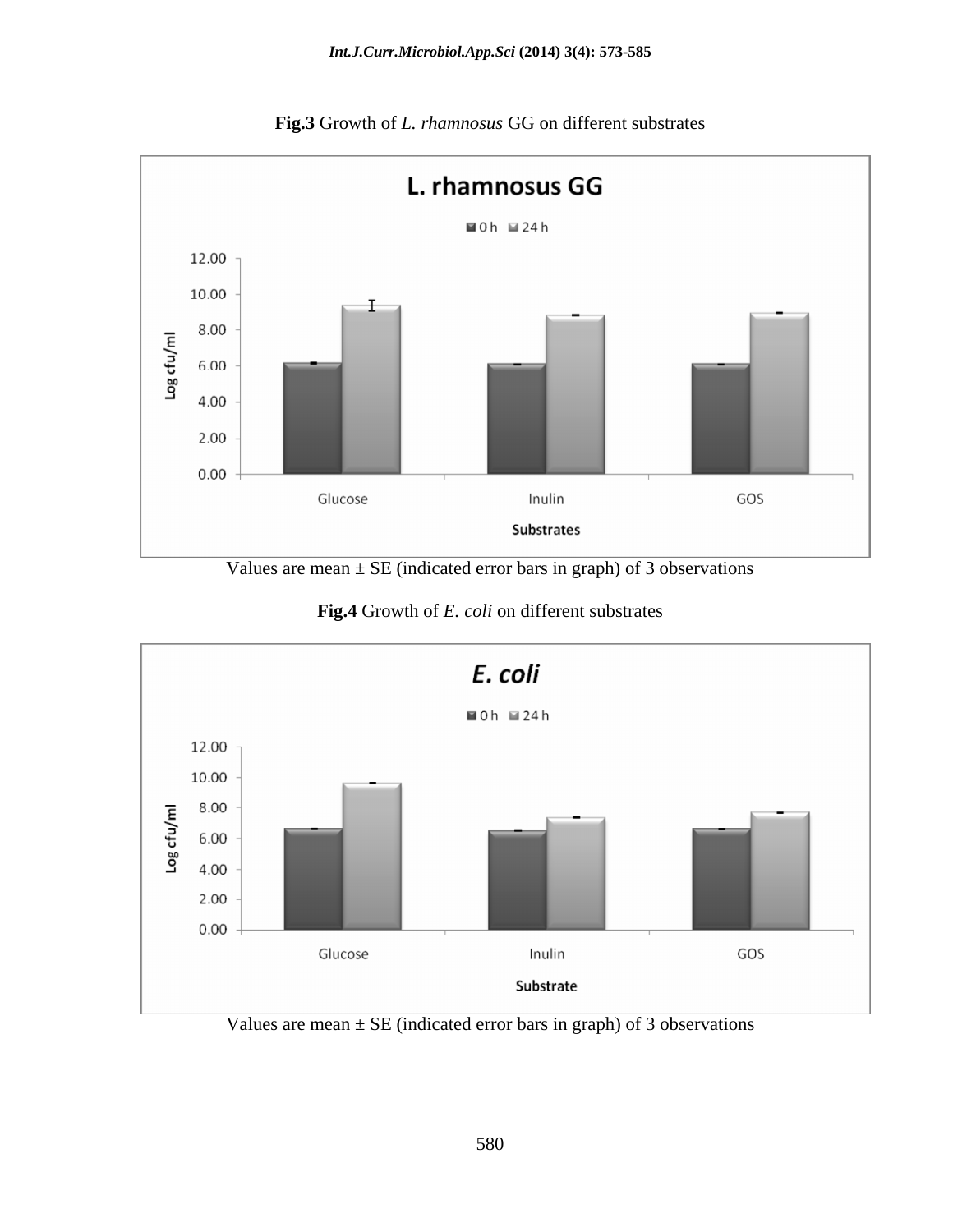A number of researchers employed pure Among all the prebiotics GOS was found culture fermentations to investigate the to be a preferred substrate over other prebiotic effect (Kaplan and Hutkins 2000; prebiotics. Authors showed a perfect Schrezenmeier and de Vrese 2001; correlation between the ability of strains to Huebner et al., 2007), whereas others used utilize GOS and the presence of enzyme  $\beta$ a gut model to perform mixed culture fermentations (Sanz et al., 2005; Hughes various prebiotics as substrates, in et al., 2007). Gut model and faecal pH/temperature controlled anaerobic batch samples are not required in single culture cultures inoculated with fecal fermentation and the fermentations are bomogenates, and showed that all done in appropriate basal media depending on the probiotic strain and the increase in cell number is quantified by turbidometry or by viable cell count. In a number of *in vitro* studies (Vulevic et al., 2004; Sanz et In this study the prebiotic effect of a GOS al., 2005) prebiotic indices were based on changes in bacterial populations (of specific genera), substrate assimilation, investigated using pure culture growth rates, and/ or SCFA production, with each characteristic assigned a positive coli were used in pure culture or negative effect on the calculated index. fermentations to determine the prebiotic Unlike previous studies, our method to potency score on GOS mixture. As the assess prebiotic activity evaluates the combination of a prebiotic with specific (containing glucose, galactose and lactose strains of putative probiotic bacteria and in considerable amount), well established prebiotic index was calculated by prebiotic inulin (HiMedia) was used as a comparison of the change in growth of the standard prebiotic for the comparison test strain on the prebiotic with the growth purpose. From the increase in cell number on glucose and to the growth of a mixture the prebiotic potency score was calculated. of commensal bacteria on the prebiotic The substrate preferences of *L. rhamnosus* and glucose. This method is relatively simpler than previously used methods the bacteria with Glucose, Inulin and because fecal samples are not required. In GOS. For a given sugar to have prebiotic addition, it is a relatively quick way to activity, that sugar should be metabolized evaluate a prebiotic's ability to be utilized A manner of researches employed (new Among all the prebiotics CoS was found in the predict of Chiplara (1.1, 1, 2001). The continues the continues in the predict of the continues in the predict of the predict of the predi

ability to utilize prebiotic substrates was Increase in log count of L. rhamnosus GG

galactosidase. Rycroft et al (2001) used cultures inoculated with fecal homogenates, and showed that all prebiotics increased the numbers of bifidobacteria but GOS resulted in the largest decrease of clostridial population.

by specific strains of bacteria. as glucose is metabolized (Huebner et al., There are a number of studies which used a prebiotic substrate is that it should be pure cultures of bifidobacteria, selective and not fermented by commensal lactobaclillus and pediococcus for the organisms. Therefore, growth on each assessment of their ability to utilize prebiotic was also determined for enteric different prebiotics including GOS, FOS bacteria *E. coli*, chosen to represent the and lactulose and it was reported that the enteric portion of the commensal flora. highly variable among organisms (van was higher on both of the prebiotic tested mixture free of monosaccharides (inconsiderable amount) and lactose was investigated using pure culture fermentation. *L. rhamnosus* GG and *E. coli* were used in pure culture commercially available GOS was not pure GG and *E. coli* were studied by incubating by a test strain as well, or nearly as well, 2007). The other characteristic property of Increase in log count of *L. rhamnosus* GG as compared to *E. coli*. GOS was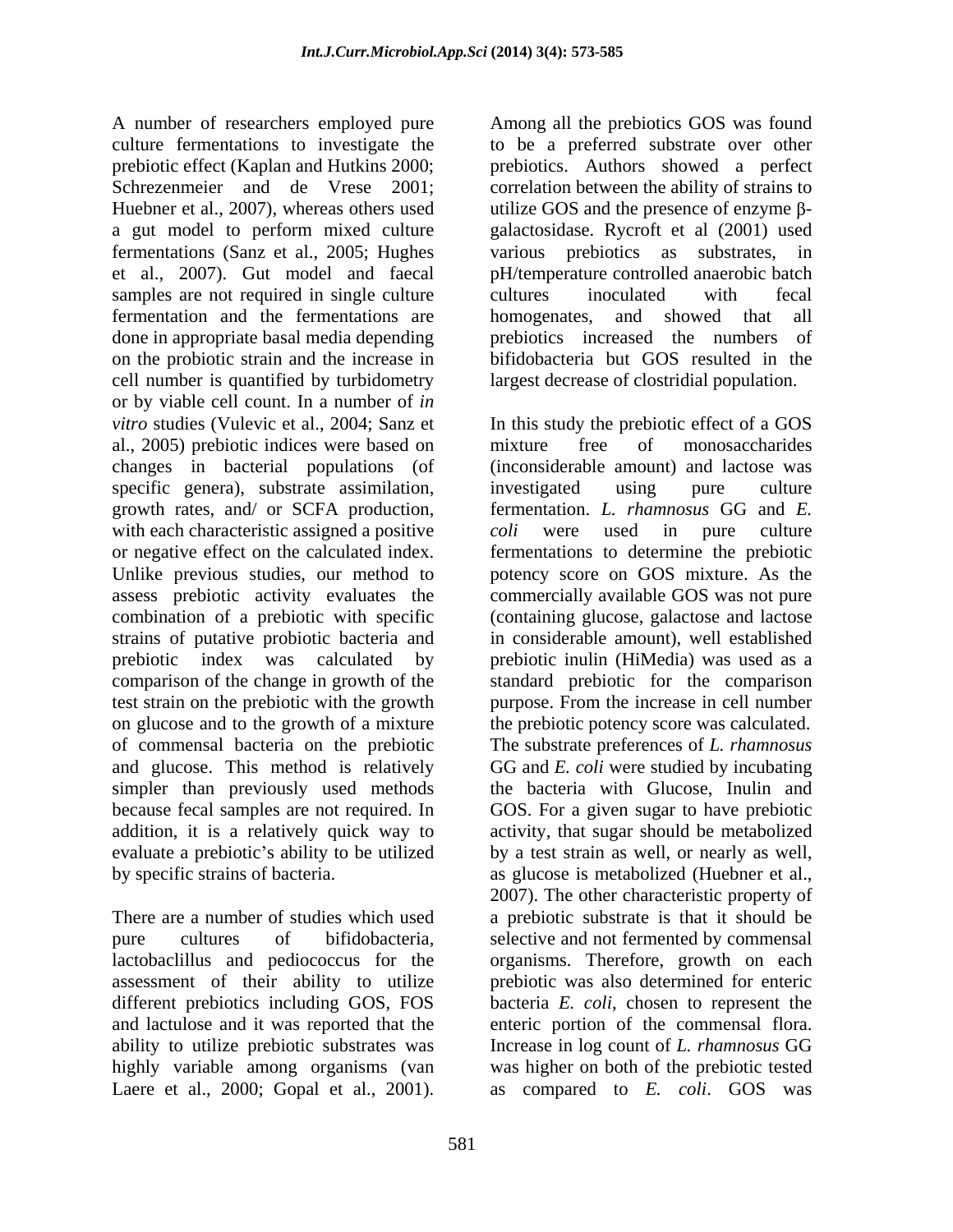metabolized by both *L. rhamnosus* GG and *E.coli.* But the increase in the log count of compare to GOS. This may be due to the prebiotic activity scores reported in this when grown on transstudy reflect the extent to which a given galactooligosaccharides (TOS). The carbohydrate would promote selective activity can be extended to other in comparison to Vivnal GOS and GOS. commercially important probiotic organisms and the result thus obtained will provide a rational basis for identifying important factors. First, in the synbiotics for incorporation into dairy and gastrointestinal tract, commensal

Huebner et al (2007) derived prebiotic better ability to utilize prebiotic activity score from the cell density values. for *Lactobacillus paracasei* 1195 paired 12006 and *L. acidophilus* 33200 had prebiotic activity scores below zero when hydrolysis, the products (mono- or grown on all the prebiotics, except purified GOS. A low or negative prebiotic activity reported the highest prebiotic potency for the particular prebiotic (Kaplan and

*E. coli* (1.06) was less as compared to *L.* cultivated on their product GOS (8.45, *rhamnosus* GG (2.85), which showed that 7.52, and 7.25, respectively) followed by *L. rhamnosus* GG can utilize GOS more *B. animalis lactis*Bif3 (6.92) and *L.*  efficiently than *E. coli*, as a substrate. The *reuteri* Lb46 (6.53) paired with Vivinal growth of *E. coli* on inulin was less as GOS. For *L. rhamnosus* Lb29, *L.*  presence of residual monosaccharides and lowest prebiotic potency scores were disaccharides in GOS mixture. The calculated when grown with all three calculated prebiotic activity score of inulin prebiotic sugars. Also *B. longum* Bifl4 has was 0.56 and that of GOS was 0.54. The a negative prebiotic potency score (-0.36) growth of specific organism. This kind of prebiotic potency scores paired with TOS scores for *B. animalis lactis* Bif3, *L. reuteri* Lb46 and *B. animalis* Bifl when *paracasei* Lb 16 and *L. casei* Lb20 the when grown on transgalactooligosaccharides (TOS). The bifidobacteria strains in general had lower

other foods. organisms likely exist that, unlike the *E.*  The highest prebiotic activity scores were from some well-known probiotic bacteria with Inulin-S, Raftiline HP, and Raftilose members of intestinal microflora have the P95 (1.17, 1.10, and 0.99, respectively), metabolic capacity to metabolize these followed by *Lactobacillus plantarum* substrates (Van der Meulen et al., 2006). 4008, *Lactobacillus acidophilus* 33200 In addition, the specific means by which and *L. acidophilus* NCFM grown on purified GOS, and *L. acidophilus* NCFM grown on Raftilose P95 (0.82, 0.70, 0.66, prebiotic activity. If, for example, a and 0.58, respectively). *L. plantarum* particular organism initiates metabolism of However, it is important to recognize two important factors. First, in the gastrointestinal tract, commensal *coli* strains used in this study, will have better ability to utilize prebiotic carbohydrates. It now appears that apart in the gut bacteroides and other resident metabolism of prebiotic carbohydrates occurs is also relevant with respect to their an oligosaccharide via extracellular hydrolysis, the products disaccharides) that are released may then "cross-feed" other organisms.

score was obtained if the test strain grew Probiotic organism behaved quite less well (based on cell densities) on the differently in their capacity to utilize prebiotic compared with that on glucose prebiotics which depends largely on their and/or had less growth on the prebiotic metabolic system. Utilization of prebiotics than the growth of the enteric mixture on by bacteria requires the presence of the prebiotic carbohydrate. Gugler (2008) specific hydrolysis and transport systems Probiotic organism behaved quite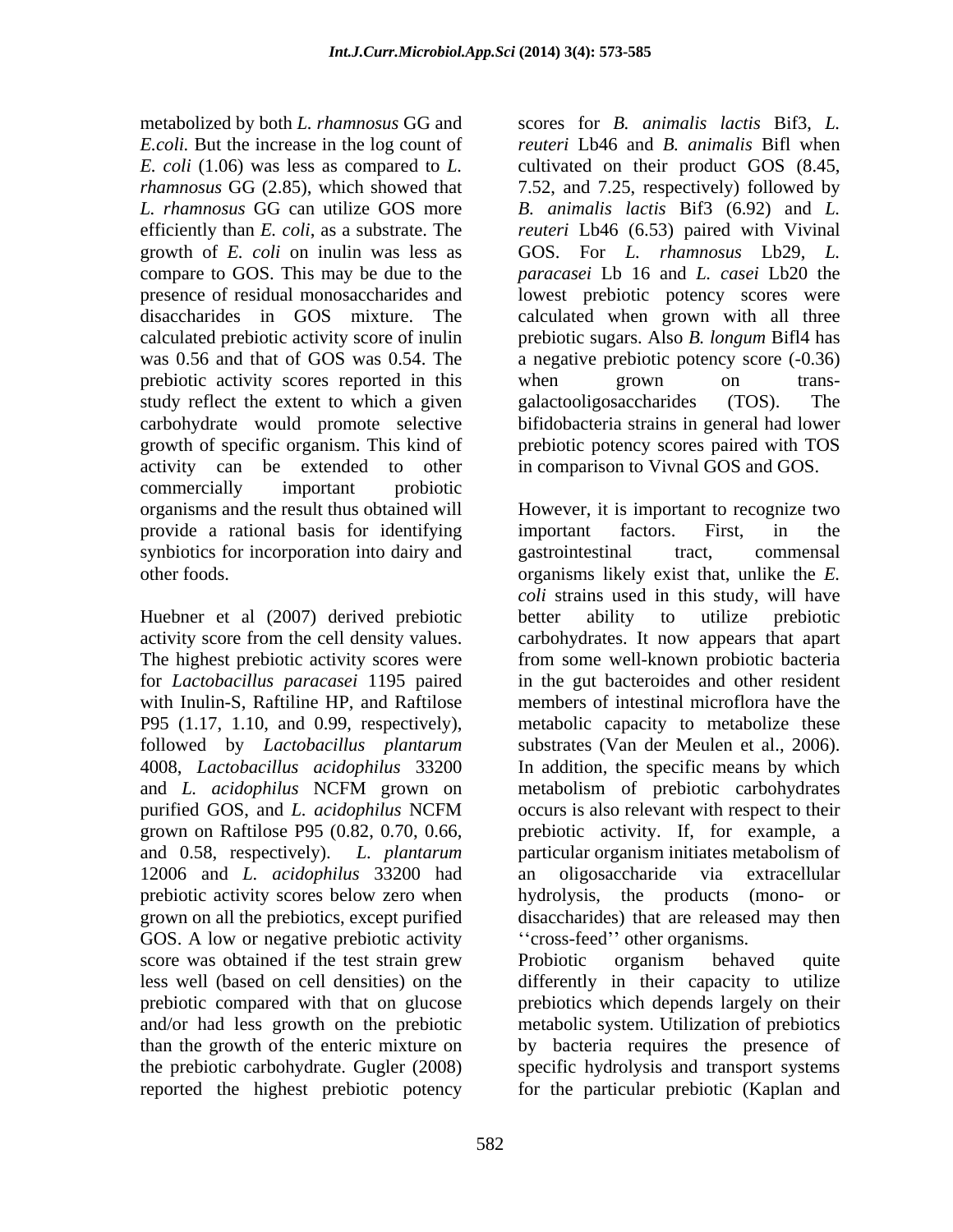Hutkins 2003). Therefore, genes coding for these metabolic systems may be **References** present or absent in the different strains, resulting in varied prebiotic activity scores. Galactose and lactose transport

Presence of mono- and disaccharides in the product is highly undesirable and is the Domingues, L., Guimaraes, P. M. R., and main reason of their low production Cliveira. C. 2010 Metabolic throughout the world. We observed that engineering of Saccharomyces use of microbes for the purification *cerevisiae* for lactose/whey purpose is an efficient and cost effective method to improve the quality of the 171. product. In this study in vitro method was used to assess the utilization of GOS by *L. rhamnosus* GG and *E. coli*. When compared with well know prebiotic inulin, GOS was found to have comparable effect on the growth of both the organisms.  $In$  galactokinase  $(GAL1)$  gene *vitro* models aim at studying prebiotic effects independently from their passage  $3657-3664$ . through the upper parts of the GI tract Figueroa-Gonzalez, I., Quijano, G., even if digestion is sometimes partly **Ramirez**, G., and Cruz-Guerrero, A. simulated. These models are thus only 2011. Probiotics and prebiotics: indicative of a potential prebiotic effect, however, they do not prove the prebiotic attribute of a particular product as *in vivo* studies need to be performed to  $B$ , 2001. Utilisation of galactodefinitively demonstrate that the oligosaccharides as selective substrates compound under investigation selectively stimulates the growth and/or activity(ies) including *Bifidobacterium lactis* DR10 of one or a limited number of microbial genus(era)/species in the gut microbiota that confers health benefits to the host. Goulas, A. K., Kapasakalidis, P. G.,

The authors thank National Agriculture Hernandez, O., Ruiz-Matutea, A. I., Innovative Project, New Delhi, for funding Clanob, A., Morenob, F. J., and Luz the project and FrieslandCampina Domo for making the GOS available for this study. The authors thank the Director of NDRI for supporting the work. There are Dairy J. 19(9), 531–536. no conflicts of interest whatsoever among Hickey, M. W., Hillier, A. J., and Jago, G. the authors. R. 1986. Transport and metabolism of

### **References**

- Boze, H., Moulin, G., and Galzy, P. 1987. Galactose and lactose transport in *Kluyveromyces lactis*. Folia Microbiol. 32**,** 107-111.
- Oliveira, C. 2010 Metabolic engineering of *Saccharomyces cerevisiae* for lactose/whey fermentation. Bioeng Bugs. 1(3), 164- 171.
- Dong, J., and Dickson, R. C. 1997. Glucose represses the lactose galactose regulon in *Kluyveromyces lactis* through a SNF1 and MIG1 dependent pathway that modulates galactokinase (GAL1) gene expression. Nucleic Acids Res. 25(18), 3657 3664.
- Figueroa-Gonzalez, I., Quijano, G.,<br>Ramirez, G., and Cruz-Guerrero, A.<br>2011. Probiotics and prebiotics: perspectives and challenges. J Sci Food Agric. 91, 1341-1348.
- Gopal, K. P., Sullivan, P. A., and Smart, J.<br>B. 2001. Utilisation of galactofor growth by lactic acid bacteria and *Lactobacillus rhamnosus* DR20. Int Dairy J. 11, 19–25.
- **Acknowledgement**  oligosaccharides by nanofiltration. J Goulas, A. K., Kapasakalidis, P. G., Sinclair, H. R., Rastall, R. A., and Grandison, A. S. 2002. Purification of Memb Sci. 209(1), 321-335.
	- Hernandez, O., Ruiz-Matutea, A. I., Olanob, A., Morenob, F. J., and Luz Sanza, M. 2009. Comparison of fractionation techniques to obtain prebiotic galactooligosaccharides. Int Dairy J. 19(9), 531–536.
	- Hickey, M. W., Hillier, A. J., and Jago, G. R. 1986. Transport and metabolism of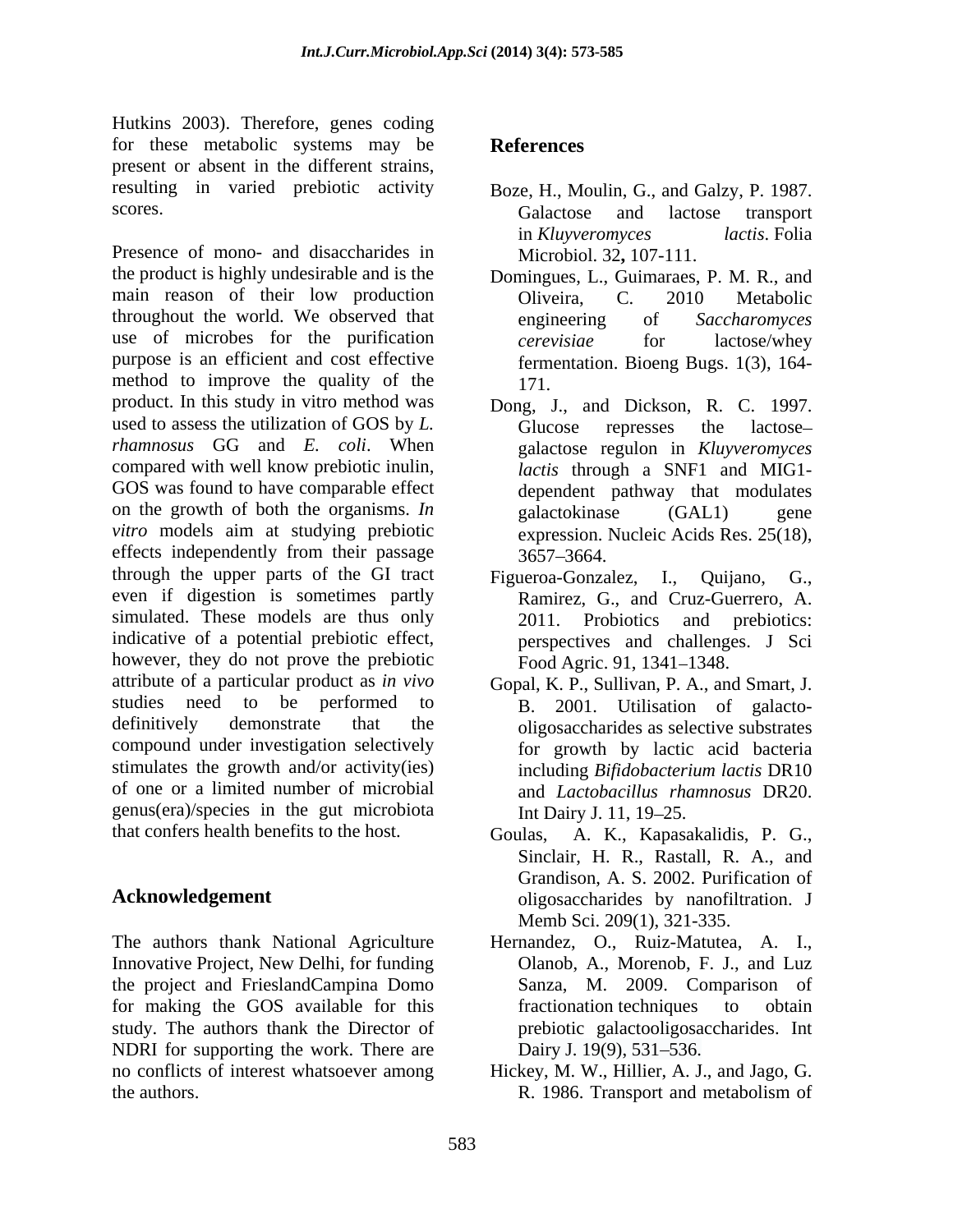lactose, glucose, and galactose in *cerevisiae* versus *Kluyveromyces* 

- Huebner, J., Wehling, R. L., and Hutkins, R., and Rastall, R. A. 2001. A
- Hughes, S. A., Shewry, P. R., Li, L., 91, 878–887.<br>Gibson, G. R., Sanz, M. L., and Sangwan, V., Tomar, S. K., Singh, R. R. Agricult Food Chem. 55, 4589-4895. Sci. 76, R103-R111.
- 
- Kaplan, H., and Hutkins, R. W. 2003. Metabolism of fructooligosaccharides Chem. 53, 2914–2921.
- Kunova, G., Rada, V., Lisova, I., Rockova, S., and Vlkova, E. 2011. *In*
- Macfarlane, G. T., Steed, H., and of galacto-oligosaccharides and other prebiotics. J Appl Microbiol. 104,
- Ohr, L. M. 2010. Health benefits of
- Rada, V., Nevoral, J., Trojanova, I., *vitro* fermentation system and in the Tomankova, E., Smehilova, M., and proximal colonic contents of pigs in Killer, J. 2008. Growth of infant faecal
- Rubio-Texeira, M. 2005. A comparative

homofermentative lactobacilli. Appl *lactis*. FEMS Yeast Res. 5, 1115-1128. *cerevisiae* versus *Kluyveromyces* 

- Environ Microbiol. 51, 825:831. Rycroft, C. E., Jones, M. R., Gibson, G. R. W. 2007. Functional activity of comparative *in vitro* evaluation of the commercial prebiotics. Int Dairy J. 17, fermentation properties of prebiotic 770 775. oligosaccharides. J Appl Microbiol. Rycroft, C. E., Jones, M. R., Gibson, G. R., and Rastall, R. A. 2001. <sup>A</sup> 91, 878–887.
- Rastall, R. A. 2007. *In vitro* fermentation by human fecal microflora of wheat arabinoxylans*.* J components of designer foods. J Food Sangwan, V., Tomar, S. K., Singh, R. R.<br>B., and Ali, B. 2011. Galactooligosaccharides: novel Sci. 76, R103–R111.
- Kaplan, H., and Hutkins, R. W. 2000. Sanz, M. L., Polemis, N., Morales, V., Fermentation of fructooligosaccharides Corzo, N., Drakoularakou, A., and Fermentation of fructooligosaccharides Corzo, N., Drakoularakou, A., and by lactic acid bacteria and Gibson, G. R. 2005. In vitro bifidobacteria. Appl Environ Microbiol. 66(6), 2682-2684. The prebiotic activity of honey Gibson, G. R. 2005. *In vitro* investigation into the potential prebiotic activity of honey oligosaccharides. J Agricult Food Chem. 53, 2914–2921.
	- by Lactobacillus paracasei 1195. Appl Schrezenmeir, J., and Vrese, M. 2001. Environ Microbiol. 69, 2217 2222. Probiotics, prebiotics and synbiotics approaching a definition. Am J Clin Nutr. 73, 361-364.
	- *vitro* Fermentability of Prebiotic Shoaf, K., Mulvey, G. L., Armstrong, G. Oligosaccharides by Lactobacilli. D., and Hutkins, R. W. 2006. Prebiotic Oligosaccharides by Lactobacilli. D., and Hutkins, R. W. 2006. Prebiotic Czech J Food Sci. 29, S49–S54. (galactooligos accharides reduce Macfarlane, S. 2008. Bacterial enteropathogenic *Escherichia coli* to metabolism and healthrelated effects tissue culture cells. Infect Immun. 74, galactooligosaccharides reduce adherence of tissue culture cells. Infect Immun. 74, 6920 6928.
	- 305 344. and Gibson, G. R. 2005. A novel probiotics and prebiotics. Food Technol. 64, 59–64. **population** numbers in a continuous *in* **population** Tzortzis, G., Goulas, A. K., Gee, J. M., galactooligosaccharides mixture increases the bifidobacterial *vitro* fermentation system and in the proximal colonic contents of pigs *in vivo*. J Nutr. 135, 1726-1731.
	- bifidobacteria and clostridia on Van der Meulen, R., Makras, L., prebiotic oligosaccharides in *in vitro* Verbrugghe, K., Adriany, T., and De conditions. Anaerobe. 14, 205 208. Vuyst, L. 2006. *In vitro* kinetic analysis of the *GAL* genetic switch between not-so-distant spp. indicates different degradation cousins: *Saccharomyces*  mechanisms. Appl Environ Microbiol. analysis of oligofructose consumption by Bacteroides and Bifidobacterium